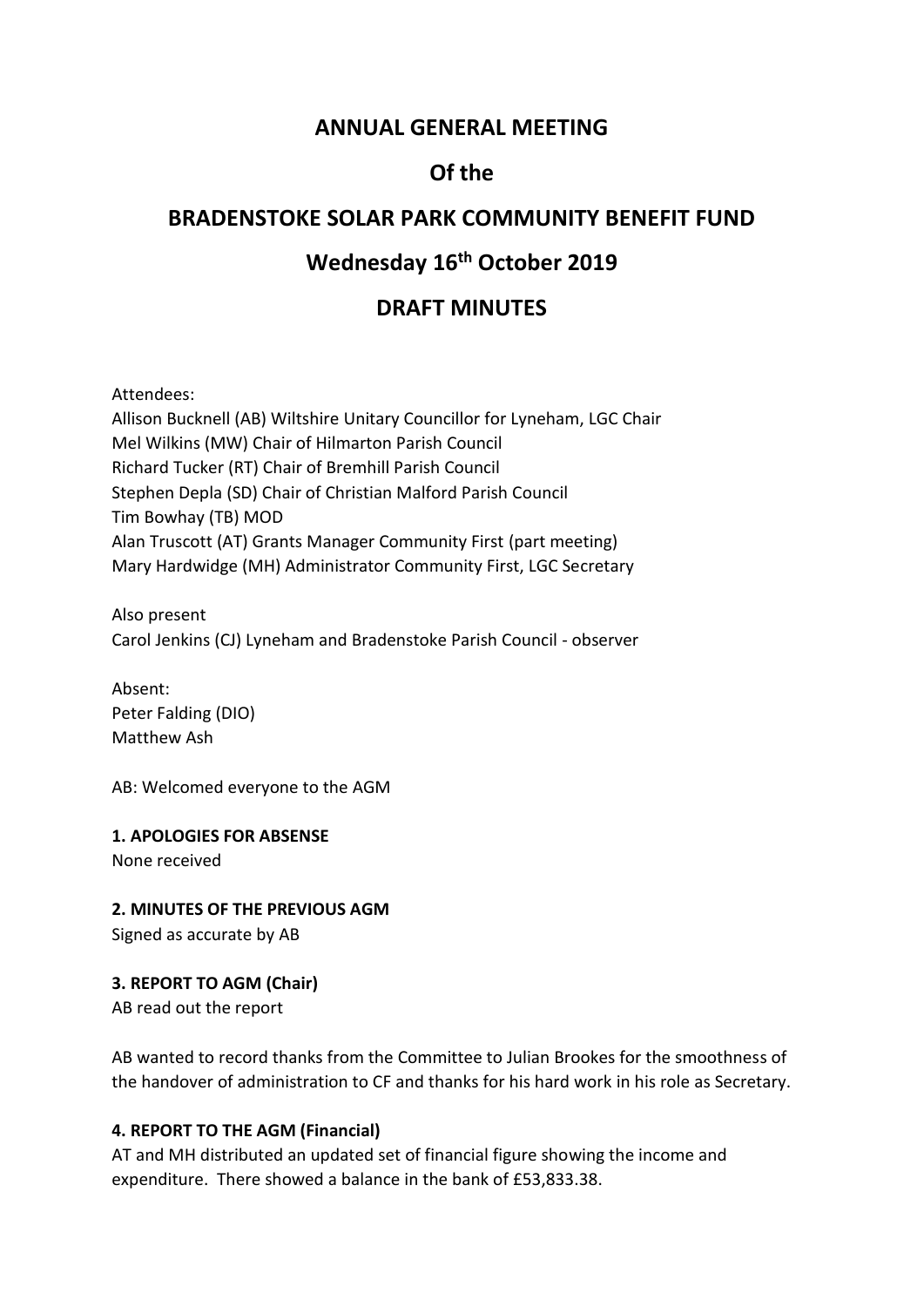AT proposed that the financial year should be from 1st September and  $31^{st}$  August every year. This was seconded by SD. It was reported that there was £5,915.18 uncommitted funds to date.

#### **5. REVIEW OF GRANTS SINCE THE LAST AGM**

It was reported that there are 2 projects which were submitted as EOI's some time ago, one being over 2 years previously. It was agreed to remove the Moravian Church submitted on 27<sup>th</sup> August 2017.

## *Action: MH to write to the project to inform them it is being removed but to invite them to reapply if they would like to.*

It was agreed that Foxham Reading Rooms (EOI April 2019 ) should also be removed and written to asking for a progress report and that they should resubmit.

#### *Action: MH to write to Foxham Reading Rooms to ask for resubmission.*

AB reminded everyone that because the fund is not public money there is not a limit and projects can apply for full funding. The committee felt that fully funded projects should be at a limit of £5,000. If more then match funding should be sought by the project. All applications must show evidence of need by the community.

TB asked about projects with monies in their bank accounts and questioned if they should be funded. AB explained that groups always should have a contingency fund for unforeseen emergencies such as boiler breakdowns etc. RT suggested asking larger projects if they have looked for other sources of funding.

AB remarked that there are not many 'green' projects. And it may be a good idea to look for projects from communities 'inside the wire' at MoD Lyneham.

AB also pointed out many other sources of funding available through the Rural Funding Bulletin.

#### *Action: MH to circulate Rural Funding Bulletin to the committee .*(Done)

#### **6. MEMBERSHIP OF GRANT COMMITTEE**

There is currently no Treasurer and it was agreed that Community First should prepare papers each year and present them to the AGM as this year. AT pointed out that the accounts will be audited by CF Auditors each year in June.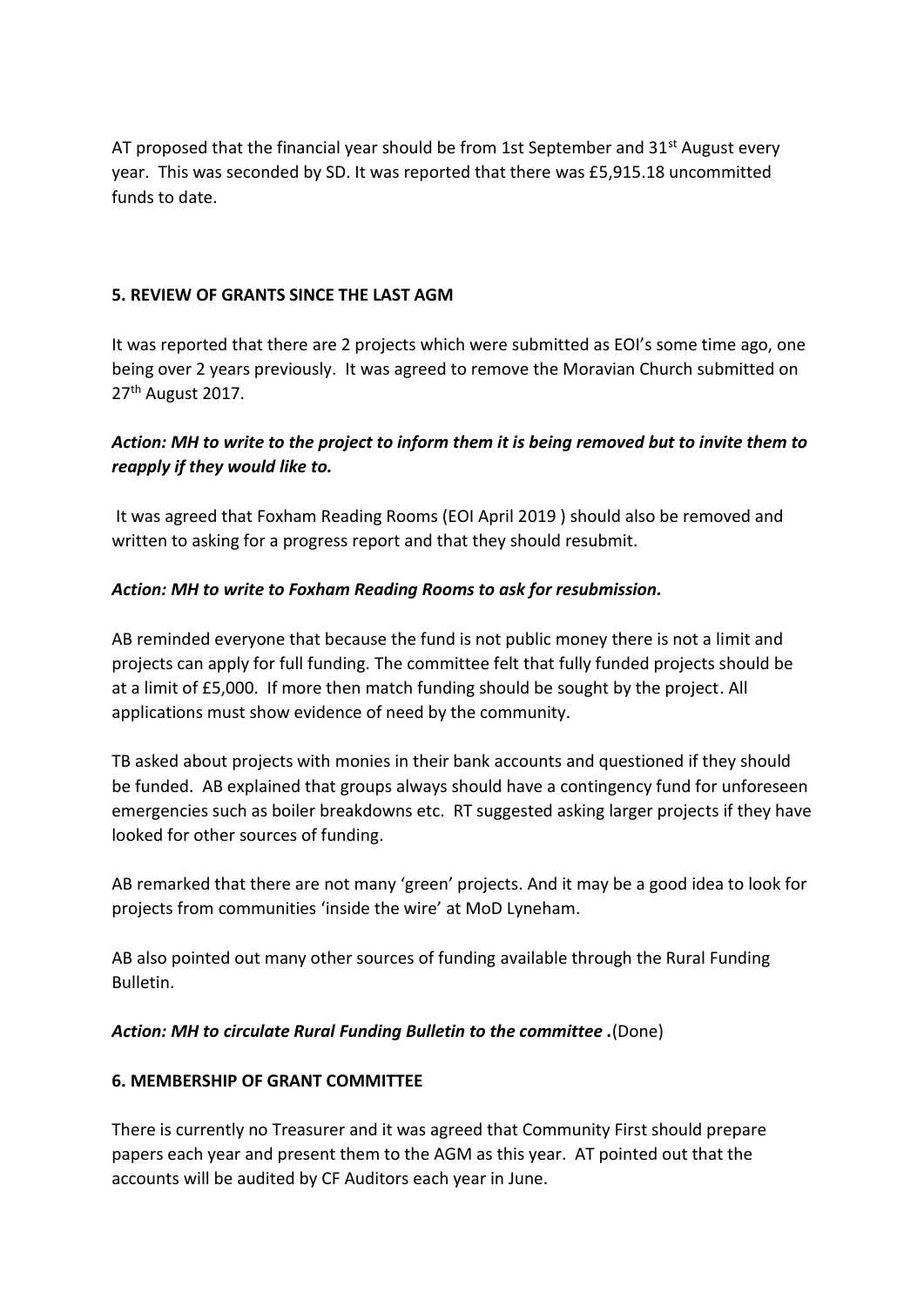AB reported that there has been no representation of Lyneham and Bradenstoke since March 2019. This should be the Chairman of the PC but this position is currently vacant. It was suggested that the Lyneham and Bradenstoke PC should be written to and asked for representation on the committee. It was suggested that it could be the Vice Chairman or other councillor formally nominated by the Parish Council.

This was proposed by AB and seconded by MW.

Alan Truscott left the meeting.

## *Action: MH to write to the Clerk of the L&B PC to ask for a representative*

## **7. REVIEW OF GRANT FUND CRITERIA**

4.2 There was a discussion and SD suggested that a sustainability representative should have input to the decisions on the fund especially in today's climate. TB remarked that there needs to be something tangible on the application form which shows green issues have been thought about.

It was decided to leave the criteria how it is currently as it could always be revisited at a later date.

## **8. VOTING: LOCAL GRANT FUND COMMITTEE MEMBERS (ALL POSTS TO BE REELECTED)**

ALL MEMBERS OF THE COMMITTEE WHERE REELECTED PROPOSED BY AB AND SECONDED BY MW.

## **9. ELECTION OF CHAIR, TREASURER AND SECRETARY**

**Chair – AB proposed by MW and Seconded by RT Treasurer – SD proposed by AB and seconded by RT Secretary – MH proposed by AB and seconded by MW**

## **10. REVISED APPLICATION FORM**

AB reported that there has been a new version of the EOI and FGA. This will merge the two forms into one. The following was decided:

What sort of projects are eligible? – A clear tangible community benefit/Asset reducing fuel consumption costs.

Section B – there should be examples on the website of the type of projects the fund will support.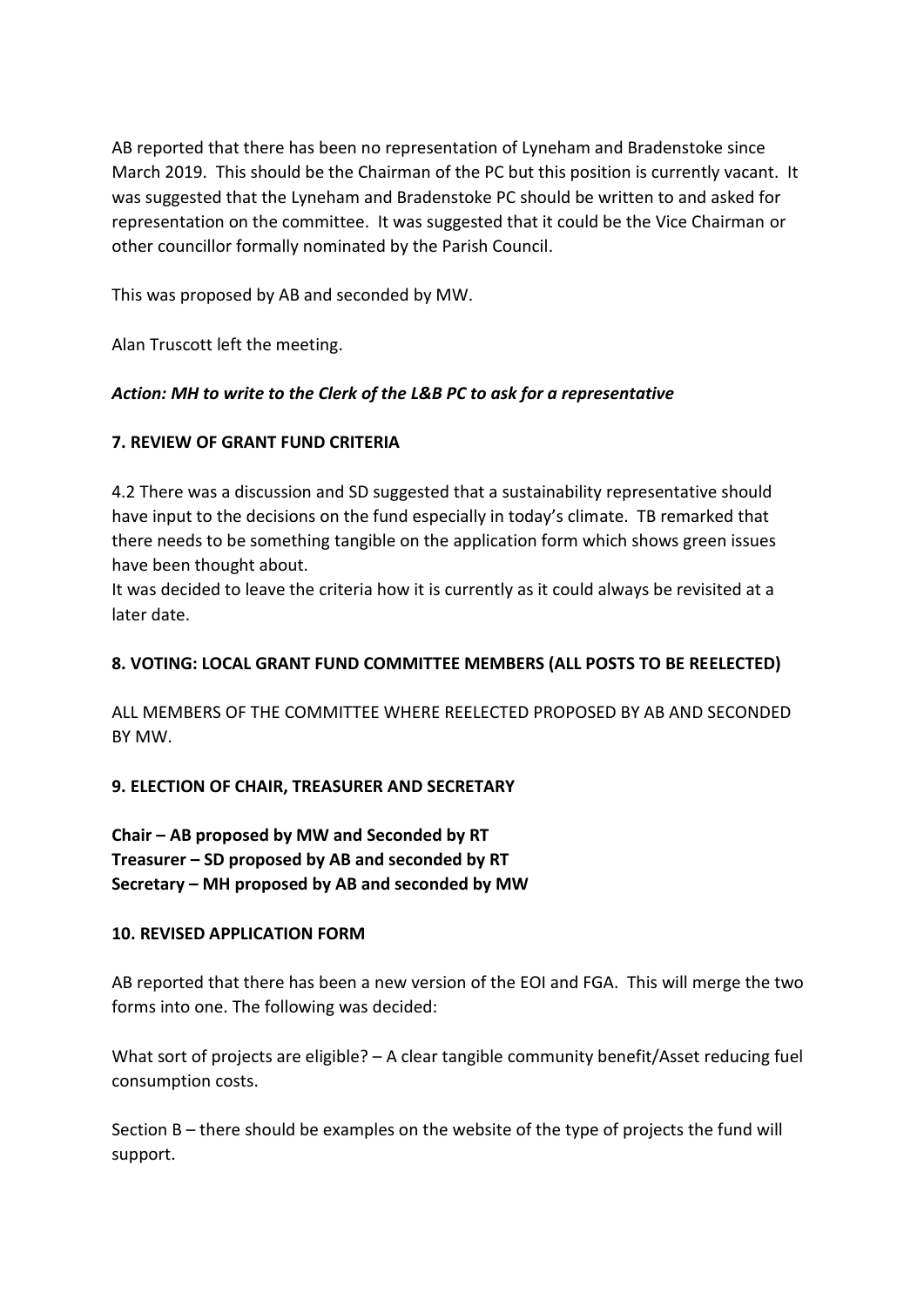Alleviating Fuel Poverty should perhaps read Reducing Energy Usage to Improve Fuel efficiency.

# *Action: AB and MW to make amendments to the application form and distribute. MH to use current system until then.*

TB suggested that a flow chart be devised to help with the application process.

*Action: TB to devises a visual spreadsheet and distribute to the group.*

## **11. INCREASING AREA OF BENEFIT**

There was a discussion on whether to include Dauntsey, Tockenham and Clyffe Pypard as new areas of benefit.

It was decided that the areas should be left as they are at the moment as the funds are being spent. However, TB suggested that groups in the new areas could be contacted if there is a surplus near the end of this financial year prioritizing the 'green' criteria. This could be ringfenced monies of  $E_5 - 10k$ . AB suggested that the new areas could be contacted in the early Spring when there was a clearer idea of the remaining funds.

It was agreed to revisit this at the next AGM.

## **12. AMENDMENT TO CONSTITUTION**

The amendment to the constitution involves financial arrangements after Community First were appointed as administrators of the fund.

These were proposed by AB and seconded by MW.

## **13. ANY OTHER BUSINESS**

TB reported that he was soon to be taking up a new assignment and so this means that he would be stepping down from the committee and appointing his successor as the new MOD representative for the fund. He will let the committee know when this happens and make his successor aware of his role within the committee of the fund.

AT requested that the committee confirm at the end of the meeting they were happy with the presentation of the AGM papers this year.

RT suggested the pages be numbered. This was agreed.